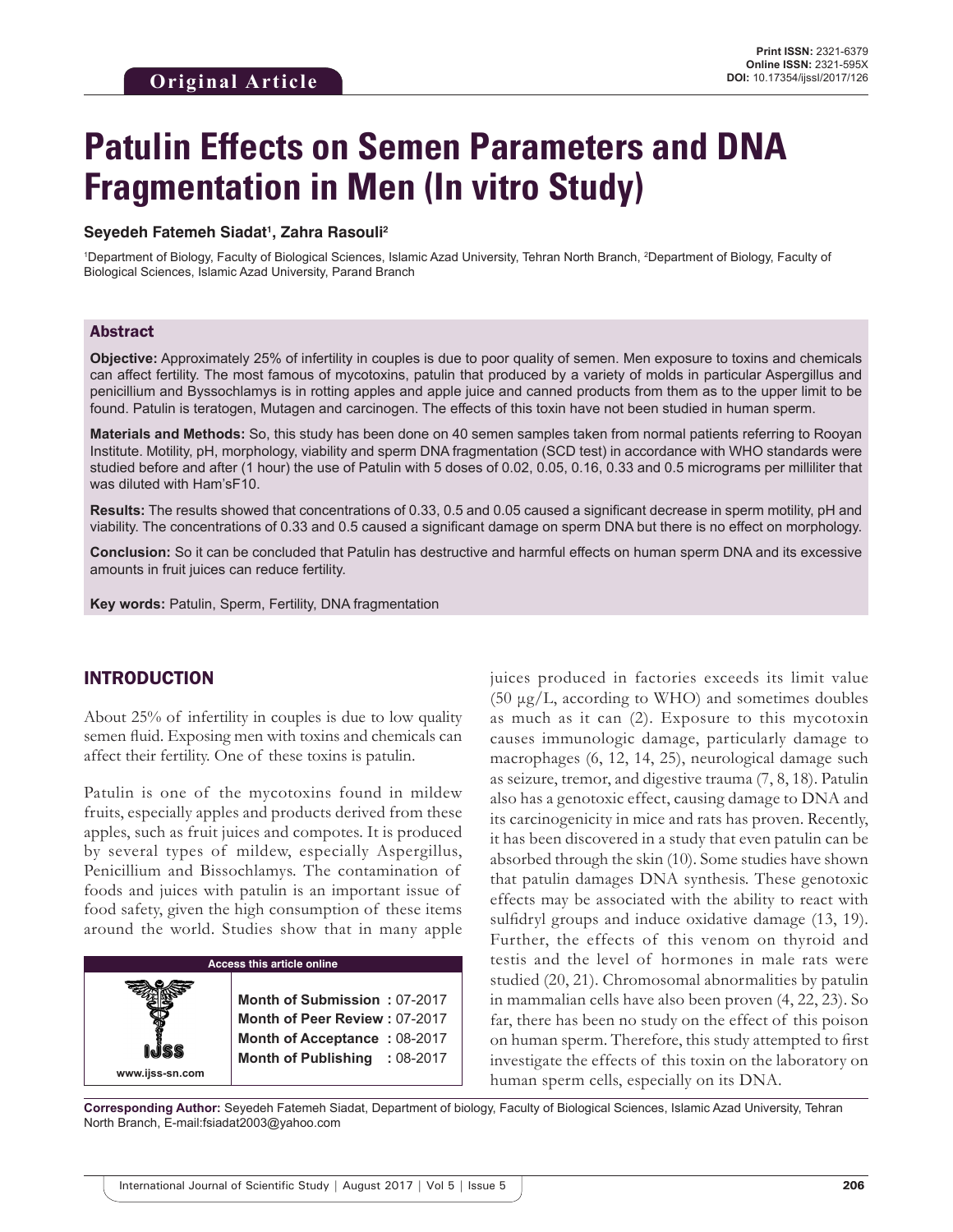# MATERIALS AND METHODS

#### **Sample Tested**

Semen fluid samples of individuals referred to Royan Institute of Infertility Treatment Center (Tehran-Resalat-Bani Hashem) were studied. After Liquefaction for 30 minutes, the samples were counted according to WHO (2010) standards and samples from 75 to 110 million per ml were selected.

#### **Preparation of Concentrations**

To evaluate the effect of patulin with different concentrations, a stock solution of patulin with a concentration of 1 ppm (prepared by Ham'sF10 medium) was prepared. This stock solution was diluted serially with Ham'sF10 medium and 100 mL of semen fluid was added to each to obtain concentrations of  $0.02 \mu g/ml$ , 0.05 μg/ml, 0.016 μg/ml, 0.33 μg/ml and 0.5 μg/ml. The specimens were then incubated for 1 hour. The next stage of each sample was examined for mobility, Viability, DNA fragmentation and morphology. Sperm parameters were measured for at least 30 specimens before and after adding different concentrations of patulin. The control group was only added with Ham'sF10 environment.

#### **Viability**

To determine the Viability rate of the sperm, they were mixed equally between trypan blue and semen fluid and after 3 to 5 minutes the live sperm (colorless) ratio was calculated to dead sperm (blue) in 100 counts of sperm.

# **DNA Damage**

Sperm chromatin dispertion (SCD) and Wright staining (according to the protocols of the Royan Institute) were used to determine the DNA degradation. To calculate the percentage of DNA fragmentation, the SCD slides were observed under an optical microscope with a magnification of 100 ×.

# **Papanicolaou Stain (Dif-quick)**

To evaluate the morphology of the sperm before and after the addition of patulin toxin to the specimens via *Papanicolaou stain* (Dif-quick), a variety of sperm morphology were examined and percentage of sperm was calculated with specific morphology.

# **Sperm Mobility**

Before and after the addition of the sperm, sperm motility was evaluated and the sperms were divided into four groups: Group A: Progressive forward motility, Group B: Group returning forwards, Group C: Group by moving in place and Group D: immobility. Percentage of mobility in each group was calculated from 100 counts of sperm.

### **Statistical Analysis**

Statistical analyzes were performed using one-way ANOVA and t-test. Data comparison was expressed in terms of mean and significance level of 0/05 was considered as a significant level. Mobility and viability percent were determined according to WHO standards.

# RESULTS

The effects of patulin on normal semen samples collected from the Royan Institute were evaluated and the parameters of sperm motility, sperm viability, and DNA damage and morphology were evaluated.

#### **Sperm Motility**

Sperm motility was evaluated before and after adding patulin to the specimens and compared to normal specimens. Results showed that in all concentrations after adding patulin to Saman sample, all types of mobility of A, B and C in sperms decreased compared to control group. Further, after adding patulin poison at higher concentrations, the amount of immotile sperms increase. At 0.5 concentration, this increase is quite significant (Figure 1).

# **Sperm Viability**

The Viability rate of the sperms was similarly tested in laboratory environment before and after semen specimens were exposed to different concentrations of the patulin. In all concentrations after the addition of patulin poison to semen samples, the Viability rate of sperms decreased significantly. This rate at concentrations (0.5) and (0.33) had more difference with control group (Figure 2).

# **DNA Degradation (SCD Test)**

DNA degradation was evaluated only at three concentrations of 0.5, 0.33 and 0.05. At each concentration, 3 Semen



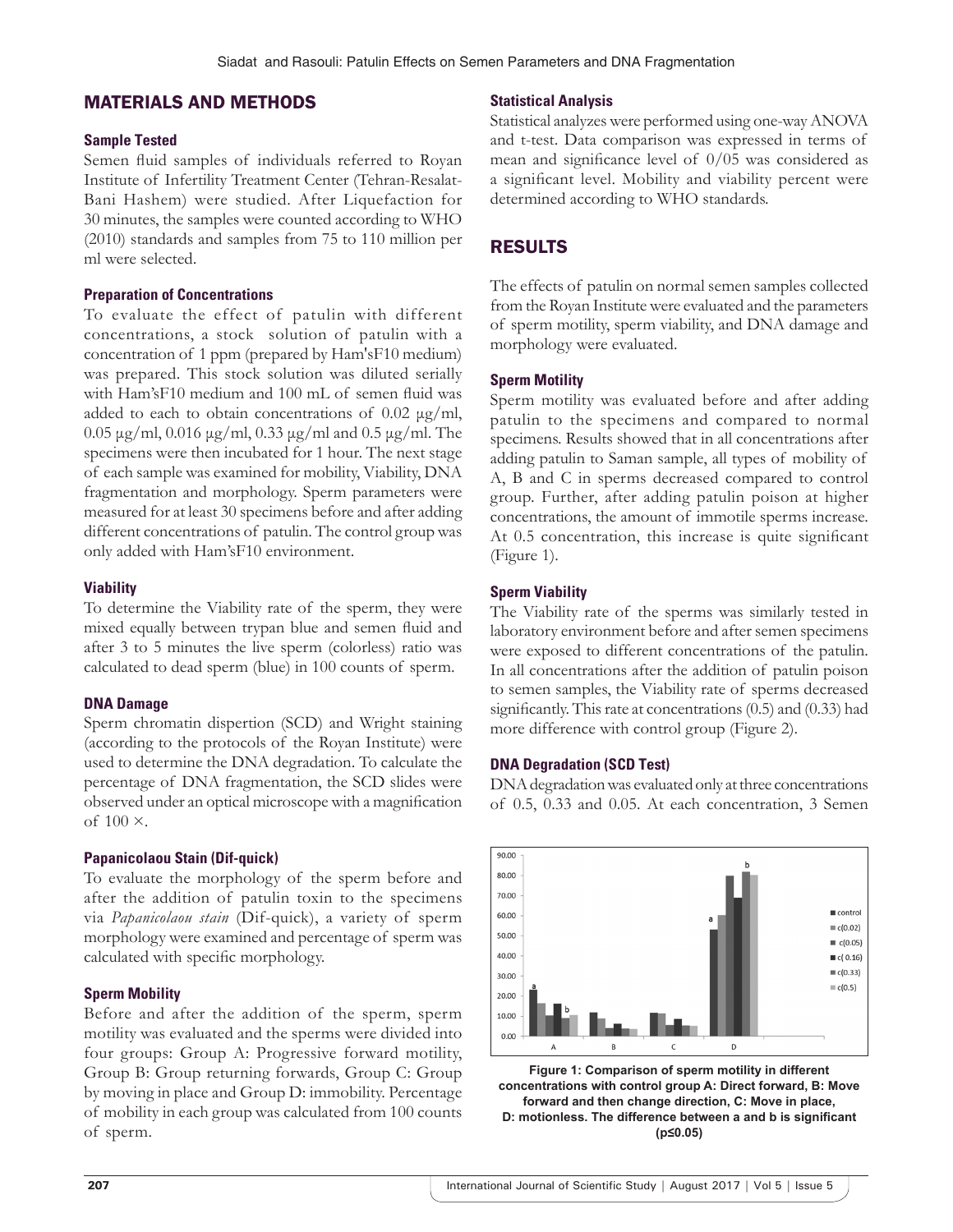samples were examined and evaluated (n=3). In the two concentrations of 0.5 and 0.33, DNA degradation was significantly different with the control group, with the highest degradation observed with increasing concentrations (0.5) (Figures 1-3).

### **DISCUSSION**

Patulin is one of the mycotoxins produced by molds in rotten fruits, especially apples and juices derived from them. Since this combination is carcinogenic, mutagenic, and teratogenic, which can weaken the immune system and complications of the digestive system, it can also affect sperm DNA [11]. The increase in infertility in men today has been considered. Unfortunately, in many apple juice factories, there is no precise control over the standard level of this substance in apple juice, so the high consumption of these products can lead to DNA degradation and abnormal sperm production, resulting in reduced fertility. Permissible levels of patulin in apple juice produced at factories is 50 ng/ml based on the national standard of Iran 5925 in 2001 or 50 μg/ liter (50 ng/ml) based on WHO. Usually, the amount of this substance in some apple juices from Iran's factories is more than its permitted value of 76.45 and 88.36kg and even 125.25mg/lit [1], which is approximately twice what it is allowed. Therefore, the high consumption of these fruit juices can have an adverse effect on the health of people. It has been found that the patulin has a very strong stretch with sulfidryl groups. That's why it can stop many enzymes. Some studies have shown that patulin damages DNA synthesis. These Genotoxic effects may be related to the ability to react with sulfidryl and alpha oxidative damage (19, 13). However, WHO has so far not concluded that patulin has a genotoxic property. Concerning the effects of various elements such as copper (15), zinc (5), cobalt and chromium (16), or various pesticides such as pyridaben (3) hinazone and diazinon (2) Phenel-hydrogainone (26) and Aflatoxin B1 (17) on sperm parameters, various studies have been done. But the effect of patulin on fertility has been studied only in rats and mice, and it has been shown that this toxin reduces sperm (24) and affects granulosa cells (9). It also has direct effects on cell membrane, but so far, the direct effect of this toxin on human sperm cells is not available in a laboratory environment. Therefore, this paper attempts to investigate the effect of patulin on sperm parameters and in particular sperm fragmentation. Results of this study showed that this toxin can degrade the sperm DNA and also decrease the sperm motility and viability rate of the sperm, so it can affect male fertility.



**Figure 1: a: sperm without Halo (sperm with DNA fragmentation) b: Large halo around the sperm's head (healthy DNA) c: sperm with decomposed DNA (pink sperm head) d: sperm with middle halo (Healthy DNA)**



**Figure 2: Comparison of the Viability of sperm with different concentrations in the control group.The difference between a and b is significant (p≤0.05)**



**Figure 3: Comparison of DNA degradation status at three concentrations of 0.5, 0.33 and 0.05 compared to the control group. As it can be seen, in the concentration of 0.33 and 0.5, there were significant differences in DNA fragmentation with control group and in these concentrations percent of abnormal sperms is more. The difference between a with b and c is significant (p≤0.05)**